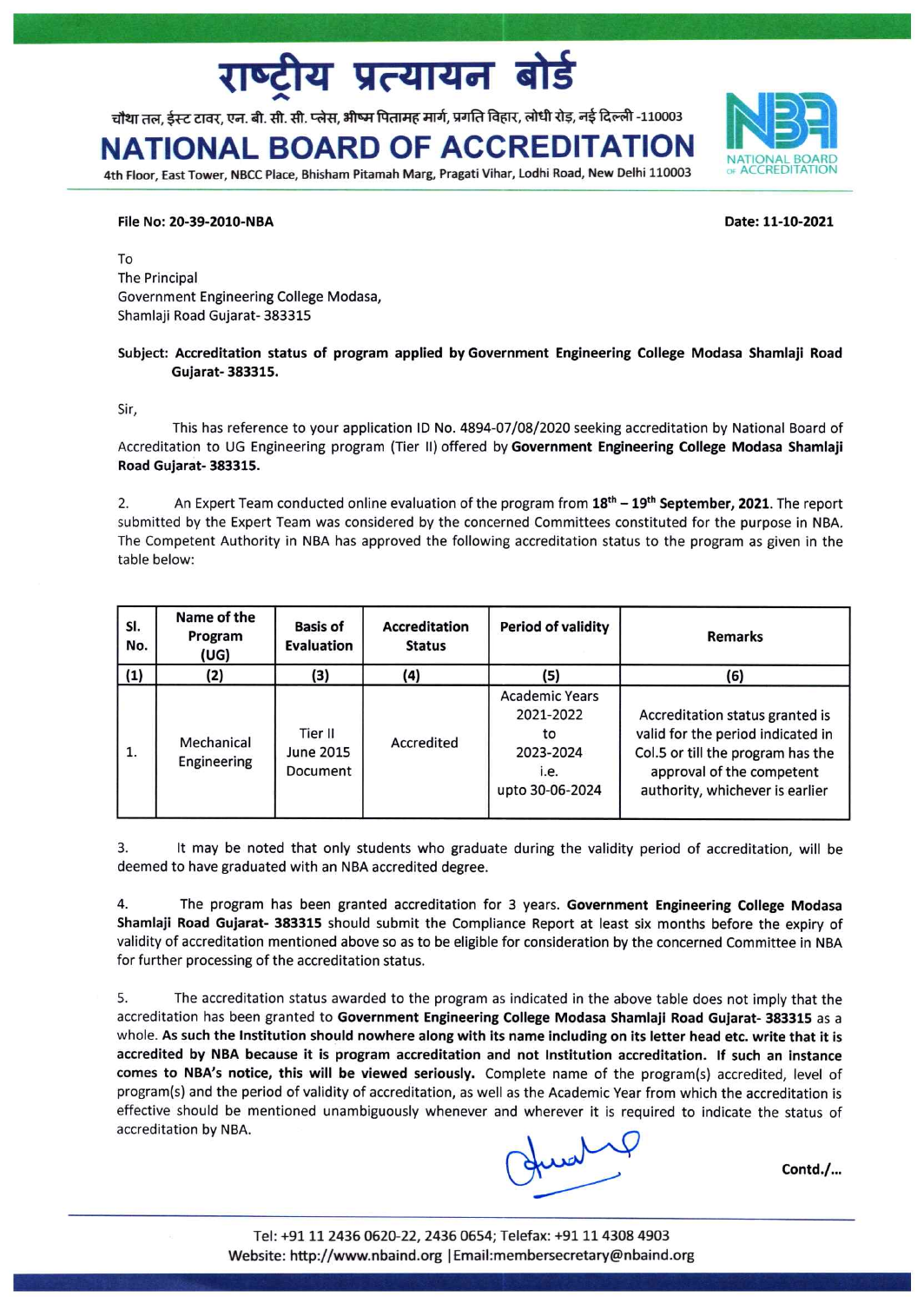The accreditation status of the above program is subject to change on periodic review, if needed by the 6. NBA. It is desired that the relevant information in respect of accredited program as indicated in the table in paragraph 2, appears on the website and information bulletin of the Institute.

The accreditation status awarded to the program as indicated in table in paragraph 2 above is subject to 7. maintenance of the current standards during the period of accreditation. If there are any changes in the status (major changes of faculty strength, organizational structure etc.), the same are required to be communicated to the NBA, with an appropriate explanatory note.

A copy each of the Report of Chairman of the Visiting Team and Evaluators' Report in respect of the above 8. program is enclosed.

If the Institute is not satisfied with the decision of NBA, it may appeal within thirty days of receipt of this 9. communication giving reasons for the same and by paying the requisite fee.

Yours faithfully,

(Dr. Anil Kumar Nassa) **Member Secretary** 

Encls: 1. Copy of Report of Chairman of the Visiting Team. 2. Copy of Expert Report of the Visiting Team.

Copy to:

- $1.$ The Directorate of Technical Education Block No. 2, 6th Floor, Karmyogi Bhavan, Sector-10-A, Gandhinagar - 382 010
- $2.$ **Accreditation File**
- 3. Master Accreditation file of the State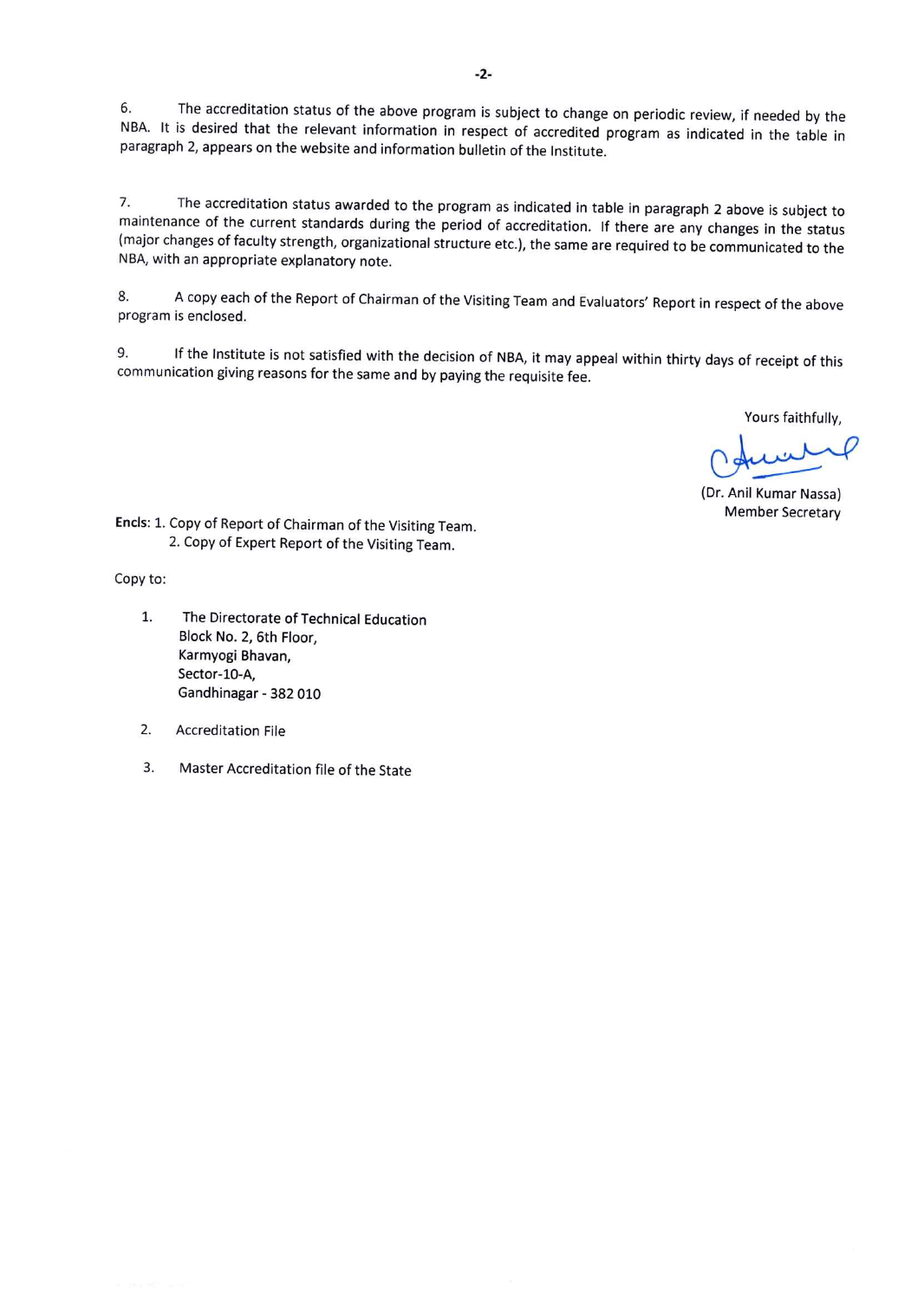

### अखिल भारतीय तकनीकी शिक्षा परिषद ALL INDIA COUNCIL FOR TECHNICAL EDUCATION (भारत सरकार का एक सांविधिक निकाए) (A STATUTORY BODY OF THE GOVT. OF INDIA)

### राष्ट्रीय प्रत्यायन मंडल (रा.प्र.म.) NATIONAL BOARD OF ACCREDITATION (NBA) (Constituted Under Clause 10(u) of AICTE act. 1987)

Dr. (Mrs.) Tabassum Naqvi Haider Director - Quality Assurance

NBA/ACCR-322/2004 July 19, 2008  $\overline{\mathbf{3}}$ 

#### To

The Principal/Director, Govt. Engineering College, Shamlaji Road, Modasa - 383 3145 (Gujarat)

Sub: Accreditation Status of Programme(s) offered by your Institution.

#### Dear Sir:

With reference to your application for accreditation of the following programme (s) and the Expert Committee visit to your institution, the report of the visit team was considered by the various Sectoral Committees and subsequently by the National Board of Accreditation in its meeting held on 19.07.2008. Based on the recommendations of the Board, I am pleased to communicate the Accreditation Status of the following programme (s) from your Institution.

| SI.<br>No. | Name of UG Programme(s)   | Accreditation<br><b>Status</b> | Period of validity<br>w.e.f. 19.07.2008 |  |
|------------|---------------------------|--------------------------------|-----------------------------------------|--|
| 1.         | Electronics & Comm. Engg. | Accredited                     | 3 years                                 |  |
| 2.         | <b>Electrical Engg</b>    | Accredited                     | 3 years                                 |  |
| 3.         | Mechanical Engg.          | Accredited                     | 3 years                                 |  |
| 4.         | Civil Engineering         | Accredited                     | 3 years                                 |  |
| 5.         | Information Tech.         | Not Accredited                 |                                         |  |
| 6.         | Computer Engg.            | Not Accredited                 |                                         |  |

(Total number of programmes Accredited vide this letter - Four and Not Accredited -Two)

The Accreditation status awarded to the above programmes of your institution does not imply accreditation to the College / Institution as a whole. Complete name of the Programme(s) Accredited and its period of validity, as well as the date from which the award is effective, should be quoted unambiguously whenever it is used. The accreditation status of the above programmes is subject to periodic review by the NBA Secretariat and will be changed if major deficiencies are identified on surveillance. You are also requested to comply with the mandatory disclosure of pertinent information as per the proforma placed in the AICTE website with respect to accredited programmes of your institution. The same information should also appear in the website and information bulletin of your institution clearly indicating the date of publication of the same.